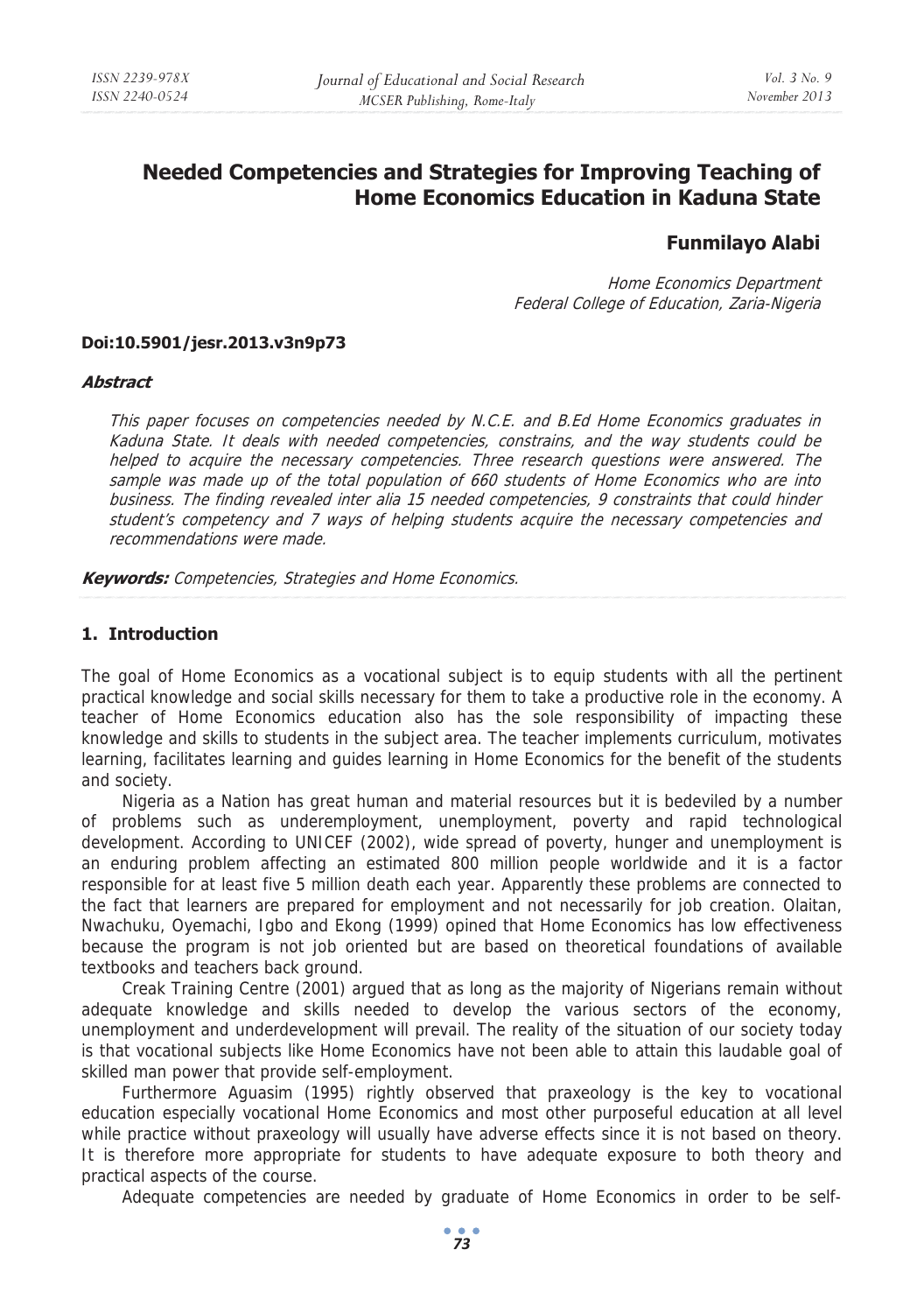employed. Competency is a successful performance of a task through the use of knowledge, skills attitude and judgment (Olaitan and Ali 1997). Competency based Home Economics Education becomes more important with the need to reduce unemployment and promote self-employment. With competency based Home Economics Education, Home Economics students will become more competent and empowered.

The competencies needed by students when possessed and utilized with help students to become self-employed earing will be enhanced and poverty is reduced. It is against this background that this article seeks to identify competencies needed for improving teaching and learning of Home Economics with the view to proffering suggestions that could improve the teaching and learning of Home Economics.

# **2. Purpose of the Study**

The main purpose of this study was to investigate needed competencies and the strategies for improving teaching of Home Economics in Kaduna State.

Specifically the study determined:

- i. Competency needed by the students of Home Economics
- ii. Constraints in acquiring the competency
- iii. Ways of helping students acquire the necessary competencies.

# **3. Research Questions**

- What are the competencies required by graduates of Home Economics to become selfemployed.
- What are the constraints in acquiring the needed competencies.
- How can the students be helped to acquire the needed competencies

# **4. Design/Area of Study**

This study employed descriptive survey research type to find out the competencies needed by Home Economic students to become self-employed.

According to Kerlinger (2004) survey research is a useful tool employed by the researcher when they are interested in the opinion and attitudes of people.

The questionnaire is divided into three sections and each section tests the research questions. In section one there are twenty questions, eleven in section two and seven in section three. The area of study was Kaduna State; it is located at the center of Northern Nigeria. It shared boundaries with Niger state Plateau state, F.C.T. Zamfara and Katsina.

### **5. Population of the Study**

The population of the study was N.C.E and B.Ed graduates of Home Economics in the area of the study. The entire population was studied. The respondents were all self-employed in twelve identified small scale enterprises zoned into two areas i.e. residential and commercial zones.

### **6. Sample**

The sample for the study was made up of N.C.E. and B.Ed graduates that are in business. All the 660 that were self-employed was selected.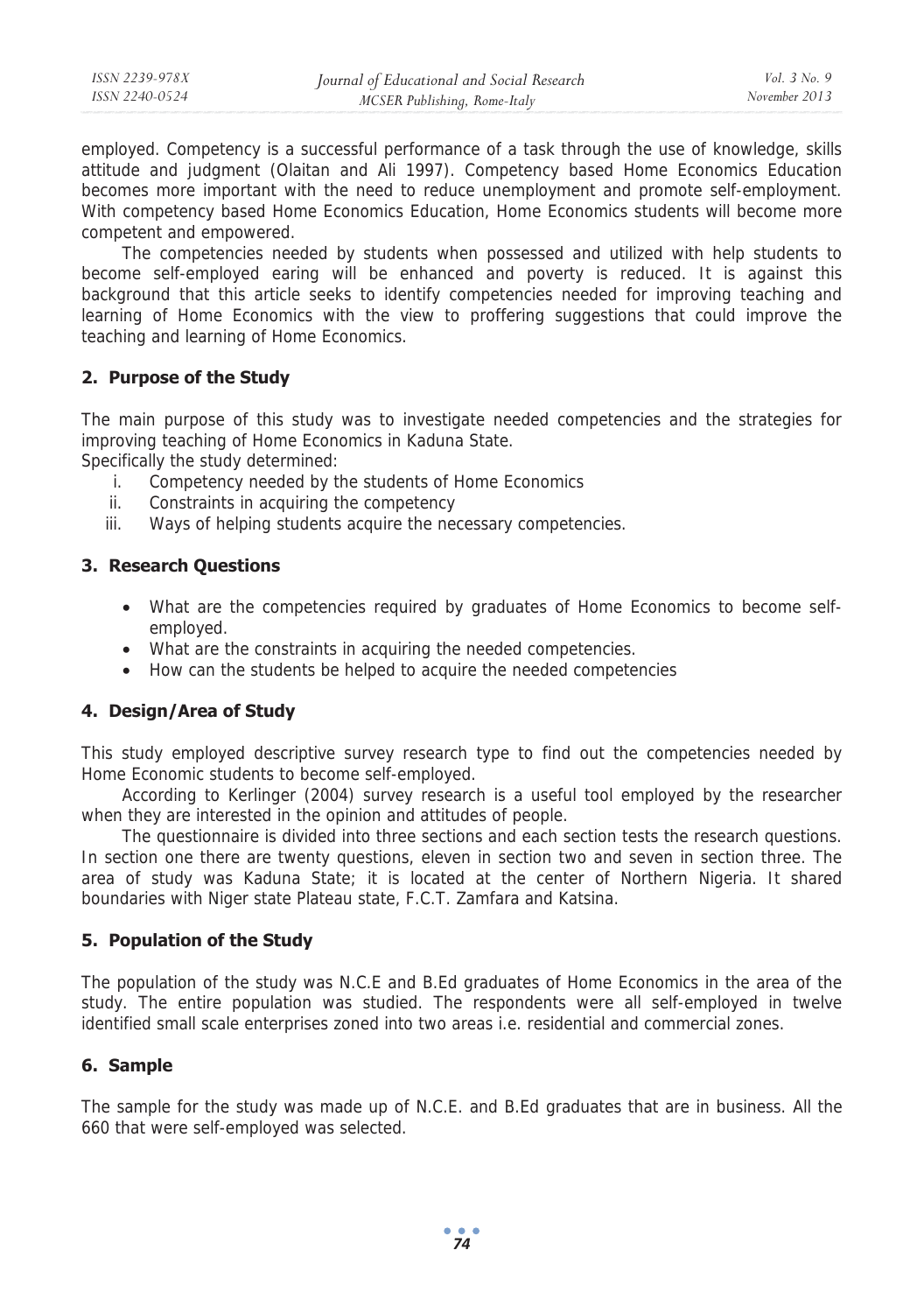# **7. Instrument for Data Collection**

A four point scale of Highly Needed, Averagely Needed, Slightly Needed and Not Needed was used for section one, while Strongly Agree, Agreed, Disagreed and Strongly Disagreed was used for the remaining two sections. Any item whose mean value is 2.50 and above was regarded as Needed and Agreed while below 2.50 was regarded as Not needed and disagreed.

### **8. Validation**

The instrument was validated by two experts in the field of Home Economics before being used for data collection.

# **9. Reliability**

The reliability of the instrument was determined using Crombach Alpha and reliability coefficient of 0.87 was obtained.

# **10. Data Collection and Analysis Technique**

A total of six hundred and sixty (660) copies were administered, 648 were completed and retrieved this represent 98% return. Mean score was used for data analysis and to answer the research questions. The cutoff point of 2.5 was used.

**Table I:** Needed Competencies by Graduate Students of Home Economics

|     | <b>Questionnaires Items</b>                                                                                                      | <b>Mean</b> | <b>Remark</b> |
|-----|----------------------------------------------------------------------------------------------------------------------------------|-------------|---------------|
|     | Need to learn how to set up a standard restaurant                                                                                | 3.79        | Needed        |
|     | 2. Need to develop critical thinking and problem solving skills                                                                  | 3.72        | Needed        |
| 3.  | Need adequate knowledge on how to raise money for funding business                                                               | 4.49        | Needed        |
| 4.  | Need to perfect cake baking                                                                                                      | 2.31        | Not needed    |
| 5.  | Need to perfect icing of cake                                                                                                    | 3.20        | Needed        |
| 6.  | Need to know how to use the computer in combining colours in food                                                                | 5.0         | Needed        |
|     | 7. Need to perfect pattern drafting                                                                                              | 2.3         | Not needed    |
| 8.  | Need to perfect free hand cutting                                                                                                | 5.0         | Needed        |
|     | 9. Perfect how to produce fast dye Batik and tie and dye                                                                         | 4.2         | Needed        |
|     | 10. Need to perfect bead making                                                                                                  | 3.3         | Needed        |
| 11. | Need to be able to use the computer in constructing patterns and combing<br>different colours                                    | 5.0         | Needed        |
|     | 12. Need to be able to use computer in production and grading of dress patters<br>12. for commercial and large scale production. | 4.8         | Needed        |
|     | 13. Need to know how to run a catering services (cooking for events)                                                             | 4.7         | Needed        |
|     | 14. Interior Decoration (Sewing of curtains and blinds, decoration of cushions)                                                  | 2.1         | Not needed    |
|     | 15. Need to know how to arrange funeral event (decoration of beds, parlor,<br>making of wreaths, decorations of canopies)        |             | Needed        |
|     | 16. Need to know how to make embroidery on clothes                                                                               | 4.0         | Needed        |
|     | 17. Need to know how to make models and toys                                                                                     | 4.3         | Needed        |
|     | 18. Need to know how to make laundry and dry cleaning                                                                            | 3.8         | Needed        |
|     | 19. Need to know how to make soap and detergent making                                                                           | 4.1         | Needed        |
|     | 20. Need to develop managerial skills                                                                                            | 4.6         | Needed        |

Table 1 revels that seventeen out of twenty items were needed competency, and items 4, 7 and 15 were the not needed competencies with a mean score below 2.5.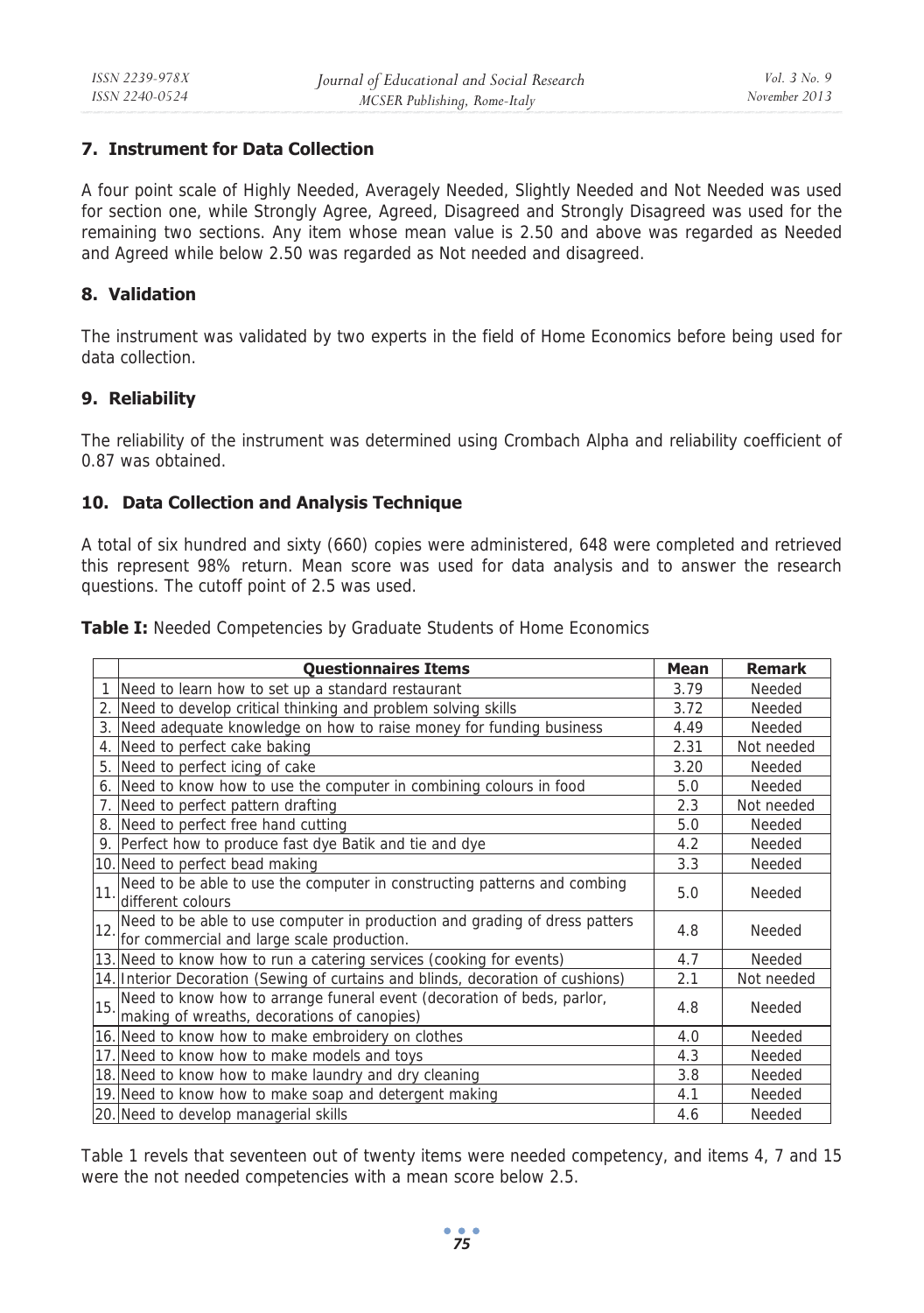### **Table 2:** Constraints that could Affect the Attainment of Competency by Students

|                | <b>Questionnaires Items</b>                                                                          | <b>Mean</b> | <b>Remark</b>    |
|----------------|------------------------------------------------------------------------------------------------------|-------------|------------------|
|                | Inadequate infrastructure                                                                            | 3.2         | Agreed           |
| 2.             | Insufficient equipment and funding                                                                   | 3.7         | Agreed           |
| 3.             | No enough time for theory                                                                            | 2.3         | agreed           |
| 4              | No enough use of demonstration method                                                                | 3.6         | Agreed           |
| 5.             | No enough time for practical's                                                                       | 3.9         | Agreed           |
| 6.             | No qualified teachers                                                                                | 2.1         | <b>Disagreed</b> |
| 7 <sub>1</sub> | Teachers need constant retraining from time to time because of constant<br>advancement in technology | 4.5         | Agreed           |
| 8.             | Inadequate I.C.T knowledge and the part of the teachers and the students.                            | 4.5         | Agreed           |
| 9.             | Inadequate funding                                                                                   | 4.2         | Agreed           |
|                | 10. Lack of managerial skills                                                                        | 4.7         | Agreed           |
|                | 11. No knowledge or problem solving skills and critical thinking                                     | 4.8         | Agreed           |

Table 2 shows that two out of the eleven items were disagreed upon by the respondents as not been constraints they are item 3 and 6, these items had a mean score below 2.50 while the remaining 9 items were agreed on as constraints to students competency.

Table 3: Possible ways of helping students acquire the necessary competencies.

|  | <b>Items</b>                                                                             |     | <b>Mean Remark</b> |
|--|------------------------------------------------------------------------------------------|-----|--------------------|
|  | 1 Teachers are to be re-trained in their area of specialization from time to time for    | 4.2 | Agreed             |
|  | lteachers and students up-dating.                                                        |     |                    |
|  | 2. Practical and theory should all be emphasize                                          | 3.8 | Agreed             |
|  | 3. Demonstration of each skill should be carried out to build competency.                | 4.0 | Agreed             |
|  | 4. Students should be able to practice each of the skills on their own before graduation | 4.7 | Agreed             |
|  | 5. Both teachers and students should be computer savvy                                   | 4.6 | Agreed             |
|  | 6. Students should be able to master managerial skills                                   | 4.9 | Agreed             |
|  | 7. Attend seminars, workshop and conferences.                                            | 4.8 | Agreed             |

Table 3 reveals that all the seven items were agreed on as ways students could be helped to acquire needed competencies before graduation.

# **11. Discussion**

Findings from the study reveals in table 1 that the respondents agreed on seventeen items as the needed competencies required, four out of the items had mean response which is below 2.5. these are: cake baking, perfect pattern drafting, perfect sewing of curtains blind and decorate cushions, for enough time for theory: while the needed competencies are: set up and manage standard restaurant, know how to raise fund for the business, perfect icing of cake, knowledge or computer for teaching both food and clothing, have managerial skills, perfect making of tie and dyes, beads making, know how to carry out outdoor catering services, manage funeral events, perfect making of models, toys, laundry and dry cleaning. The findings agree with Anyakoha (2001) noted that Home Economics must be ready to learn, acquire new knowledge, skills and apply their new acquisition for solution of the problems that challenge the family. Home Economist must be alert to societal problems and changes like unemployment and must keep abreast science and technology.

Table 2 reveals that eight items scored above 2.5 expect two items which scored less than 2.5 and that reveals that qualified teachers are on ground and that there is enough time for the theoretical aspect of the course. The eight items that scored above 2.5 are inadequate infrastructure in some cases, insufficient funds and equipment for practical compare to the number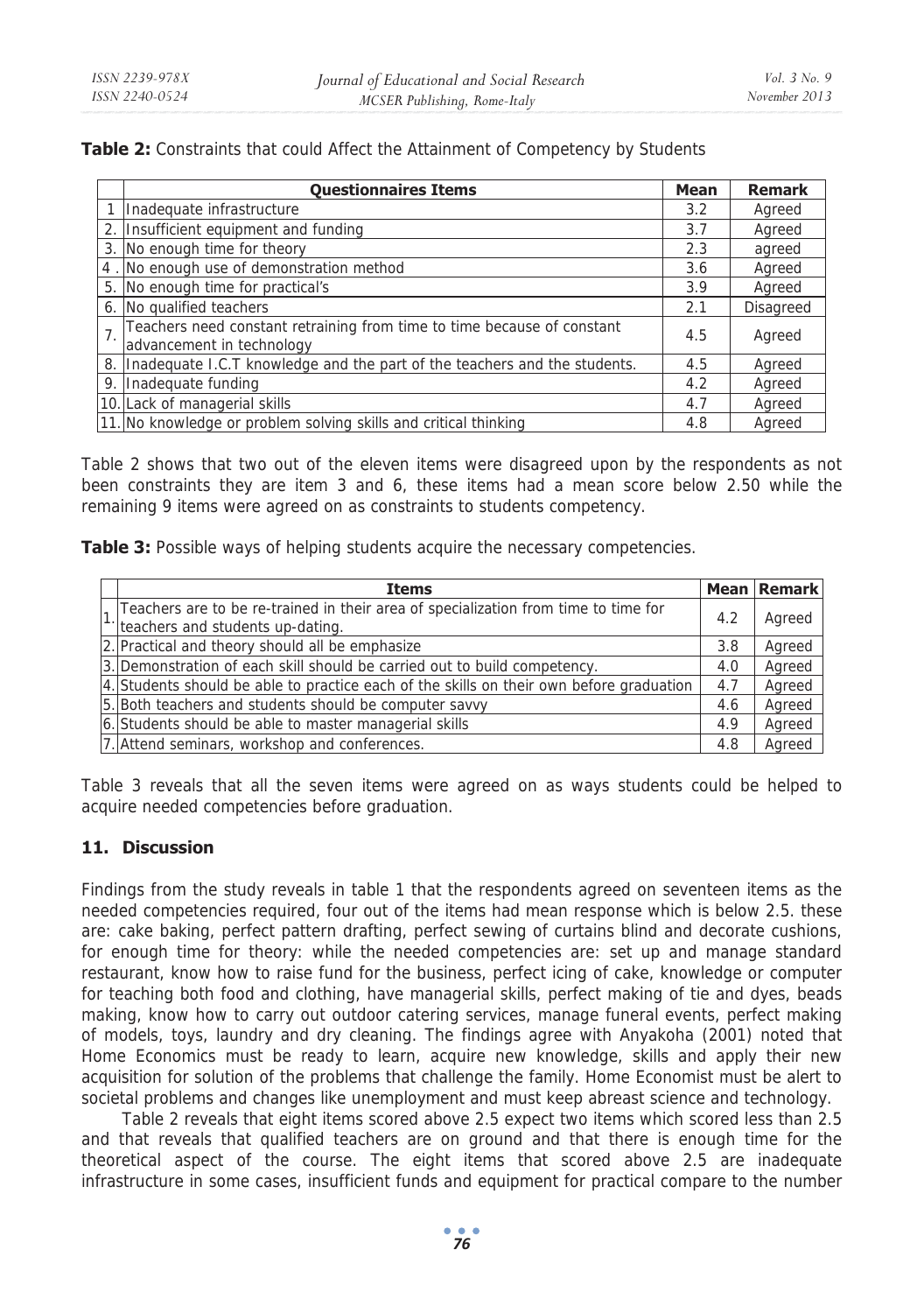| ISSN 2239-978X | Journal of Educational and Social Research | <i>Vol.</i> 3 No. 9 |
|----------------|--------------------------------------------|---------------------|
| ISSN 2240-0524 | MCSER Publishing, Rome-Italy               | November 2013       |
|                |                                            |                     |

of students, no enough time for demonstration and practical's, need for retraining of teachers and students in line with development in science, technology and I.C.T. and managerial skills and problem solving skills. All of these were agreed on by the respondents as constraints to attaining needed competencies by students. This finding is in line with survey that was carried out by Iloejo and Anyawu (1991) which revealed that failure rate of small scale business set up by Home Economics students are high and this failure can be attributed to lack of adequate entrepreneurial skills critical thinking, lack of enough time for practical's.

Possible ways of helping students acquire the necessary competencies as reveals in Table 3 is that all the items were agreed upon as a way forward. Teachers have to be re-trained in their area of specialization in line with science and technology from time to time, practical's and theory should be emphasized, demonstration of each skills for the students, both teachers and students should be computer savvy, have managerial skills, and attend seminars, workshop and conferences.

Lemchi (2001) noted that Home Economics students need managerial skills, competency in computer, critical thinking and getting updated information from workshops.

Students can be helped to acquire necessary competencies needed to be self-employed if the above are fulfilled.

### **12. Conclusion**

The study reveals the competencies needed to be improved upon by students of Home Economics, in Kaduna State, constraints that could affect the attainment of competency by students and possible ways of helping students acquire the necessary competencies.

### **13. Recommendations**

- 1. Challenging environment that will serve as impetus for competency and skills improvement by students and teachers of Home Economic should be created and sustained by Federal Government through tertiary institutions.
- 2. Tertiary institutions should organize seminar and workshops for their old students to update knowledge and skills in line with science and technology.
- 3. Graduate students should endeavor to attend conferences, seminars and workshops to upgrade their competency and skills.
- 4. Government should constantly review teachers tenancy based on skill competency to ensure quality.
- 5. There is the need to reorganize Home Economics curriculum to have balance between knowledge and skills and values, so that the curriculum become competency based.
- 6. There is need to have realistic time allocated for acquiring the desired competency.
- 7. Soft loans should always be given to Home Economics students on graduation by banks and the government to enable them to establish small scale enterprise.

#### **References**

- Anyakoha E.U (2001), Research Challenges for the Nigerian Home Economics in the  $21^{st}$  Century, Research imperatives challenges for Home Economics in Nigeria. Home Economics Research Association, Nigeria Nsukka.
- Agwasim B.J and Agwasim M.C (1995) Teaching Vocational Home Economics in College of Education and Universities. Port Harcourt. Basmark Publishing Company.
- Creak Training Centre (2007), The Role of Technical and Vocational Education (ITVC), Organized by Education Trust Fund. Held at Abuja Sheraton Hotels and Towers.
- Iloeja .C. and Anyawu G.A. (1991), Entrepreneurship and Vocational Home Economic in Nigeria. A paper at the Annual Conference of the Nigerian Vocational Association Federal College of Education (T) Umunze.